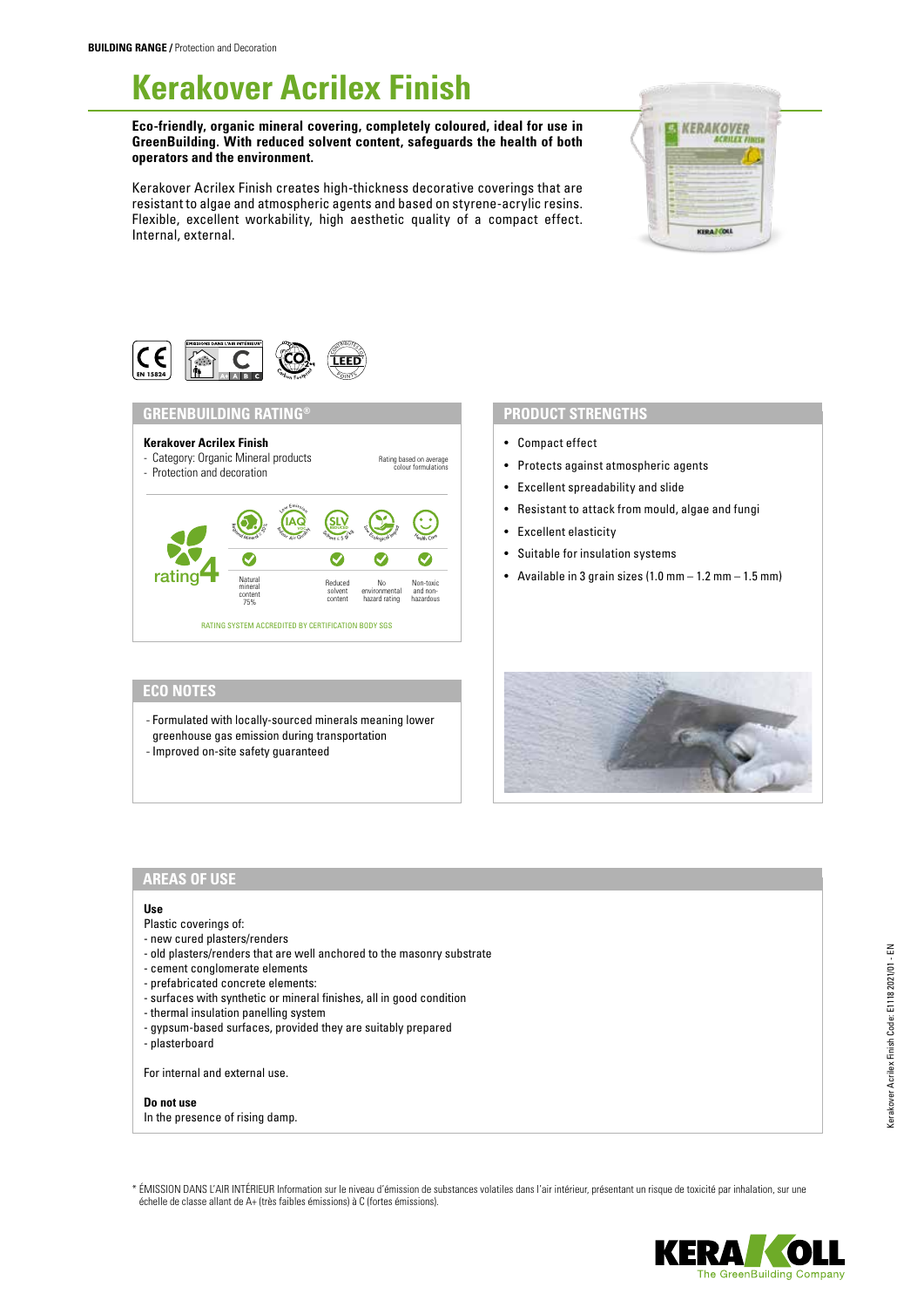### **INSTRUCTIONS FOR USE**

The instructions for use for applications in heat-insulating systems refer, where required, to the Italian Technical Report UNI / TR 11715 "Heat-insulating products for buildings - Design and installation of external heat-insulating systems (ETICS)".

#### **Preparation of substrates**

Clean the various types of substrate carefully using suitable equipment to remove all traces of dirt, dust or efflorescence. If necessary, apply the Kerakover Eco Acrilex Primer water-based primer on the surface to consolidate, even out absorption, and improve the adhesion of the next decorative cycle.

In Klimaexpert insulating panelling systems, use Kerakover Acrilex Fondo. Kerakover Eco Acrilex Primer and Kerakover Acrilex Fondo base coat may be coloured by adding up to 20% of Kerakover Quarzite or Kerakover Eco Kompact Pittura to obtain a coloured base before application of Acrilex Finish fine renders.

If an additional consolidating effect is required, apply one or more coats of Kerakover Acrilex Consolidante solvent-based stabilizing agent. In this case samples should be done in advance to verify the level of consolidation and absorption achieved.

Newly laid renders must be perfectly cured. New render patch layers must be left to cure, i.e. until the bonding agent has set.

Remove all sections of partially deteriorated synthetic or mineral-based paint coatings and coverings that are fragmenting or separating from the substrate.

In the presence of deposits of mould or biodeteriorating agents, repair first with Kerakover Activ.

For the treatment of substrates other than those mentioned and for additional information on the types of intervention to be carried out, we recommend to consult Kerakoll's Guide to decorating and preparing substrates.

#### **Preparation**

Kerakover Acrilex Finish is ready-to-use. Always remix the product before application. If necessary, it can be diluted using water.

#### **Application**

Kerakover Acrilex Finish must be applied using a steel float in one or more coats on supports that are completely dry or with a residual humidity of not more than 6%, and must be finished using a plastic float.

The product must be applied with a stainless-steel spreader or trowel and finished with a plastic spreader. Iron spreaders may release traces of metal; over time and in case of bad weather, they may show signs of oxidation on the façade, altering the aesthetic appearance of the decorated surfaces.

Conditions required for decorating are ambient and substrate temperatures between +5 °C and +30 °C and relative humidity lower than 80%. The product must be applied after the render has been cured for approximately 4 - 5 weeks.

If application in several layers is necessary, wait for a minimum of 12 hours between subsequent layers, or make sure that the film has dried completely.

Do not apply when the substrate is directly exposed to sunlight. After application, external surfaces must be protected from rain and humidity for 48 hours.

In cases where different lots of coloured product are used, or when completing a job in which a tintometer has been used, it is advisable to mix the various quantities together so as to avoid slight differences in tone.

Always restart application from a corner.

#### **Cleaning**

Residual traces of Kerakover Acrilex Finish can be removed from tools with water before the product hardens.

#### **SPECIAL NOTES**

The colours shown in the sample charts are indicative and not binding. We therefore recommend testing the product onsite to check the exact colour and coverage that will be obtained.

Eliminate any type of water infiltration taking care to treat well in advance all the substrates concerned.

Before applying the coloured coating, clean the scaffolding boards by thoroughly washing them and remove all traces of surface dirt. In case of wind or rain, dust, traces of ferrous metals or residues from the building site may be projected onto the still fresh decorated surface and stain it; stains can no longer be removed after the fine plaster has dried.

Arrange for appropriate protective coverings for scaffolding and always protect surfaces where the paint product will not be applied. High environmental humidity, condensation and the roughness of the substrate may encourage deposits of dust, spores and other nutrient sources and generate surface growth of micro-organisms that might modify the aesthetics of the finish.

For bright or intense shades, always evaluate their sensitivity to ultraviolet light, as indicated in the reference colour chart and in our GreenDesign software. This information is also provided in the documentation enclosed with the product samples, or in the documentation produced by the colour measurement department when sending the formulations requested.

Evaluate seasonal application conditions (different temperature and humidity conditions result in significant differences in paint drying and/or reaction times).

When applying the paint product to large surfaces, the application must stop in the vicinity of joints or guttering.

Subsequent supplies of product with the same colour code might show slight differences in shade. Always make sure you purchase a sufficient quantity to complete the work you are doing. When re-ordering the product, always indicate the batch code for the original supply.